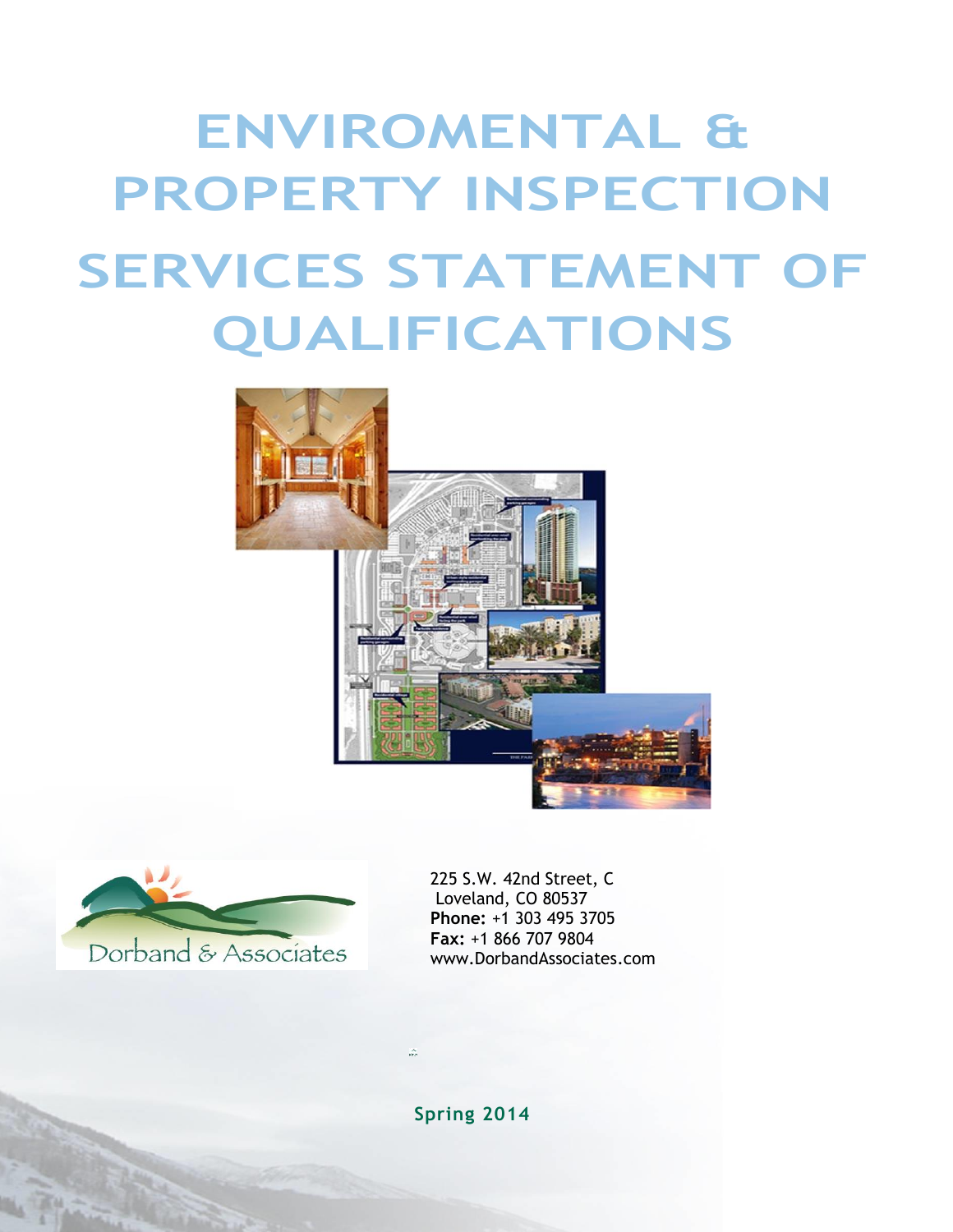#### **03/14 | ENVIRONMENTAL & PROPERTY INSPECTION SERVICES SOQ**



# **INTRODUCTION**

#### Dorband & Associates

Dorband & Associates, ("D&A") was founded by Dr. Wayne Dorband in the late 1970's to specialize in providing development partnership and consulting for projects having unique environmental characteristics. It has operated regularly through the years, and is also serving in the same role as was provided by Mountain Sky Group ("MSG") since 2006.

Prior to the formation of MSG, Dr. Dorband had founded and directed numerous environmental related companies working with issues associated with impaired real estate assets. The most recent of those being International Risk Group ("Risk Group") which he co-founded in 2000. As Risk Group matured under Dr. Dorband's leadership, and his diverse interests continued to blossom, he decided in mid-2005 that it would make sense to initiate a new company to work in conjunction with both Risk Group and Industrial Realty Group, LLC ("IRG") on projects involving industrial site redevelopment. He believed that the other leaders at Risk Group were more than capable of taking over the roles he had been providing there, and it was the right time to move ahead with other ventures. This series of events prompted the formation of D&A.

D&A is based in Loveland, CO (one hour north of Denver) and has several emphasis areas in its business, with the most prominent being environmental risk management and property inspection services advising and consulting on public and private projects involving complex environmental issues

D&A currently has less than 10 key employees and has established networking relationships with numerous technical and building related entities. Key staff include designers, biologists, environmental scientists, engineers, hydrologists, chemists, construction experts, project managers, business development specialists, and established business leaders.

Current D&A projects include a variety of environmental risk management ventures both domestically and internationally, a few of which include:

- A partial portfolio of former General Motors facilities which have been investigated and are now in the middle of post acquisition management and remediation. These three sites are all being redeveloped for higher and better uses. One is located in Louisiana, one in Michigan and one in Ohio;
- Phase 1 assessments on numerous former industrial sites in the United States during 2007-2014, including (but not limited to):
	- $\Box$  Steris Chemical Site (~300,000 sf on 20 acres) in Erie, PA;
	- $\Box$  American Axle Manufacturing Site (~1,000,000 sf on 100 acres) in Detroit, MI;
	- □ Tyco Manufacturing Site (~80,000 sf on 20 acres) in Banning, CA;
	- $\Box$  Boeing/NASA Site (~3,000,000 sf on 90 acres) in Downey, CA;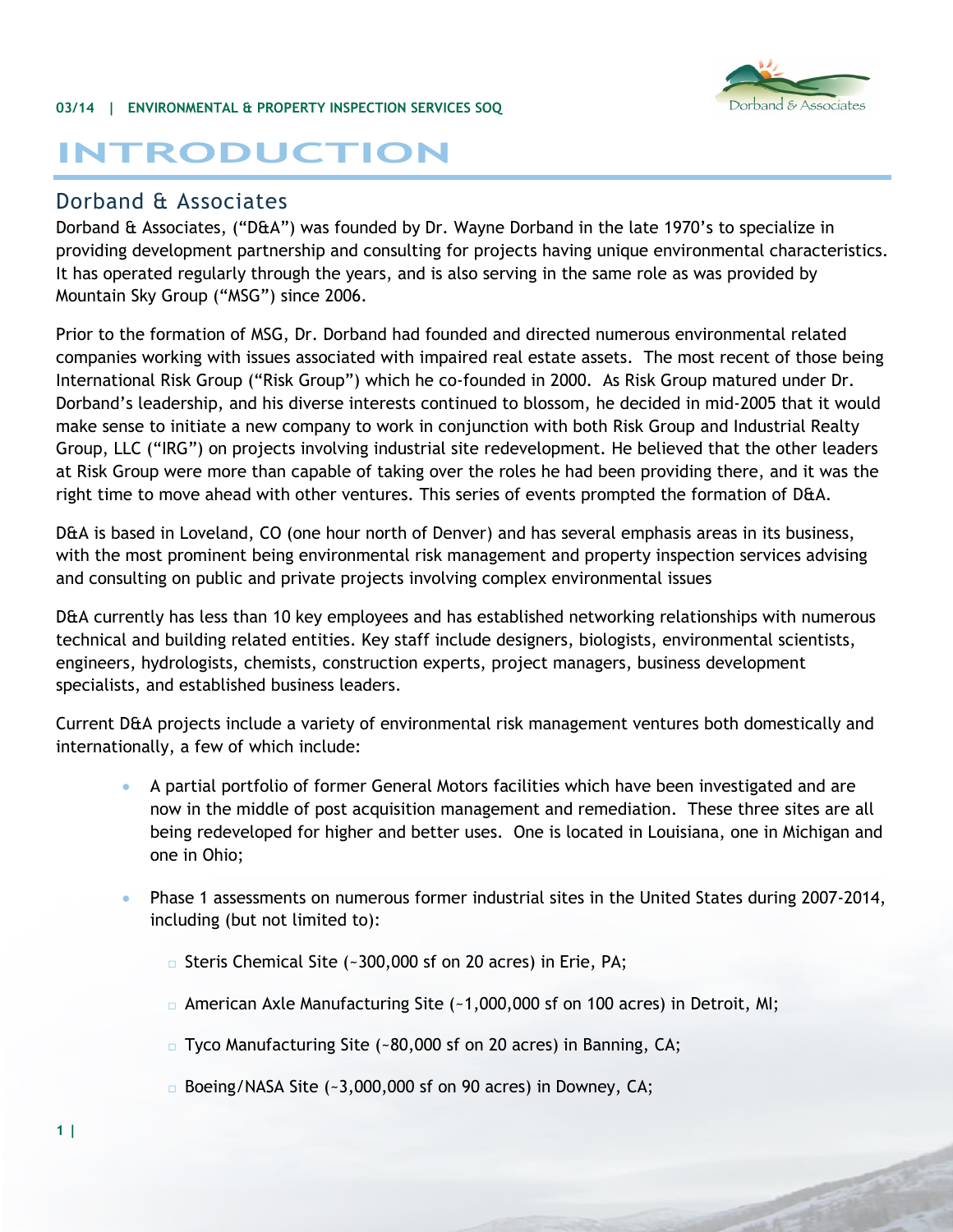

- $\Box$  Hoover Vacuum Site (~3,000,000 sf on 70 acres) in Canton, OH;
- $\Box$  Delphi Manufacturing Site (~4,000,000 sf on 75 acres) in Dayton, OH;
- $G$  Geschmay Industrial Belt Site (~440,000 sf on 22 acres) in Greenville, SC;
- $\Box$  A portfolio of 19 former industrial sites (~10,000,000 sf) in 10 states, completed for a \$1 billion securitized refinance in less than one month;
- $\Box$  A portfolio of 7 former industrial sites (~3,800,000 sf) in 4 states, completed for a 65 million dollar securitized refinance in less than one month;
- National Gypsum (~169,200 sf on 45 acres) in Lorain, OH;
- Macedonia Office Complex (~25,944 sf on 2.55 acres) in Macedonia, OH;
- $\Box$  Ariva (~88,042 sf on 3.67 acres) in Cincinnati, OH;
- $G$  Geschmay Industrial Belt Site (~440,000 sf on 22 acres) in Greenville, SC;
- □ Former Landfill site (over 500 acres) in the Meadowlands, NJ;
- $\Box$  American Greeting Cards Headquarters (~1,000,000 sf on 80 acres) in Cleveland, OH;
- $\Box$  Former TRW Manufacturing site (~400,000 sf on 50 acres) in Kingsway, OH;
- $\Box$  Former Westwood Squibb site (~2,000,000 sf on 90 acres) in Buffalo, NY;
- $\Box$  Former Hallmark Cards site (~800,000 sf on 60 acres) in Topeka, KS;
- $\Box$  Former Agilent industrial site (800,000 sf on 80 acres) in Omaha, NB, and:
- $\Box$  Over 10 different industrial sites through the years in NJ.
- $\Box$  The former Revlon Research Headquarters in NJ conducted for a major national lender
- Ongoing Environmental direction for the Goodyear Headquarters Site project in Akron, OH. A billion dollar redevelopment of a 500 acre site housing several thousand employees and the headquarters of Goodyear Tire and Rubber. Overseeing dozens of environmental firms and directing millions of dollars of environmental costs;
- Numerous partnership projects with IRG and Risk Group involving environmental public/private partnerships with municipalities (Sacramento, CA; Denver, CO; Downey, CA; Lorain, OH, etc.) around the country;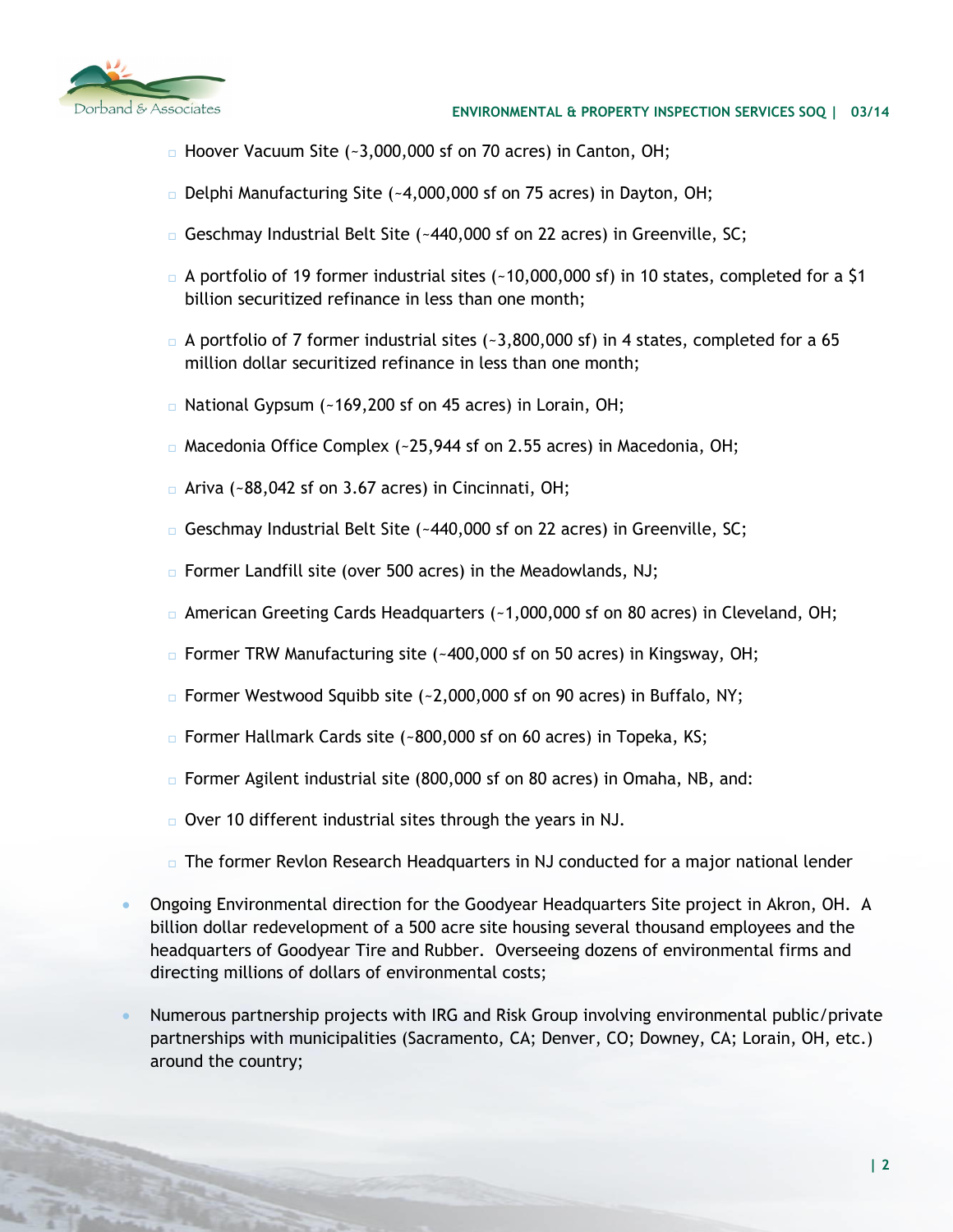# band & Associates

#### **03/14 | ENVIRONMENTAL & PROPERTY INSPECTION SERVICES SOQ**

- Direction of environmental management at the former Ford Assembly Plant in Lorain, OH (~5,000,000 sf on 225 acres), and;
- Assumption and management of environmental risk at a number of ex. Military bases around the country including Lowry AFB, Denver CO, McClellan AFB, Sacramento CA, and Sunflower Army Ammunition Base, Olathe, KS. These are multi-hundred million dollar environmental projects with complex issues in soils, groundwater and building materials.

D&A approaches all of its projects with an owner mentality, and seeks relationships where there is value added based on the synergies developed and maintained. D&A has strong business development relationships that have been developed with over 30 years of experience, and is always looking to develop new paradigms of environmental risk management mentality.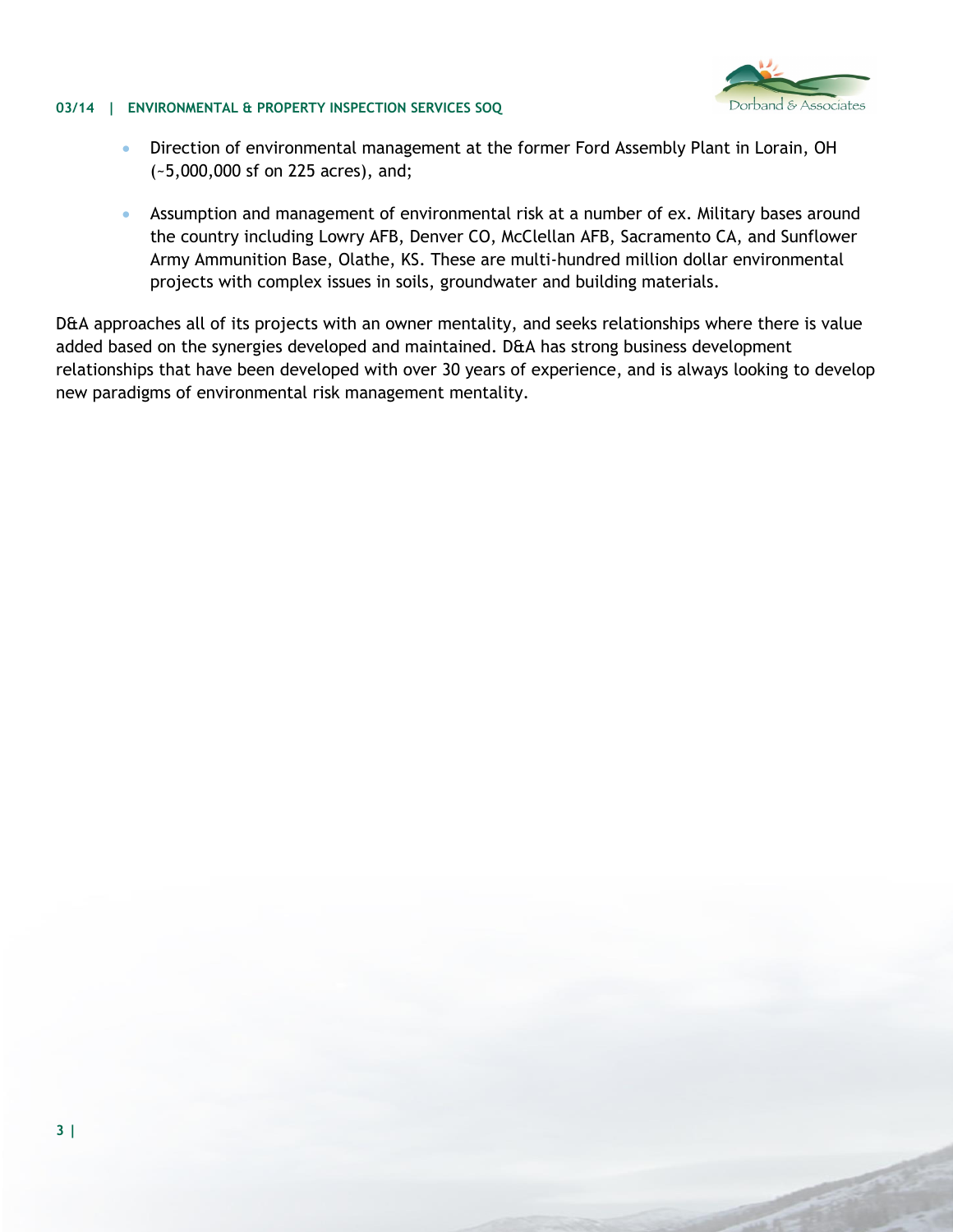



# **ENVIRONMENTAL & PROPERT INSPECTION SERVICES**

# Environmental Phase I Environmental Assessment & Property Condition Reports

With his extensive background in environmental sciences, Dr. Dorband has created fee streams from Phase I environmental reports and Property Condition Reports. In the United States, most lenders require this type

of reports if there is any hint of possible environmental or structural integrity concern as a part of the due diligence effort required to obtain a loan. The analysis includes the land and structures on site. In addition, off-site concerns that may be affecting the site environmentally either now or in the future are also considered.

Dr. Dorband and additional D&A staff travel nationwide and create the professional reports to provide this service to clients. In addition to the creation of these reports, D&A provides expert interpretation and analysis of environmental reports created by other firms. Phase I reports sometimes lead to a Phase II report



when further testing and investigation is required by lenders due to Phase I results.

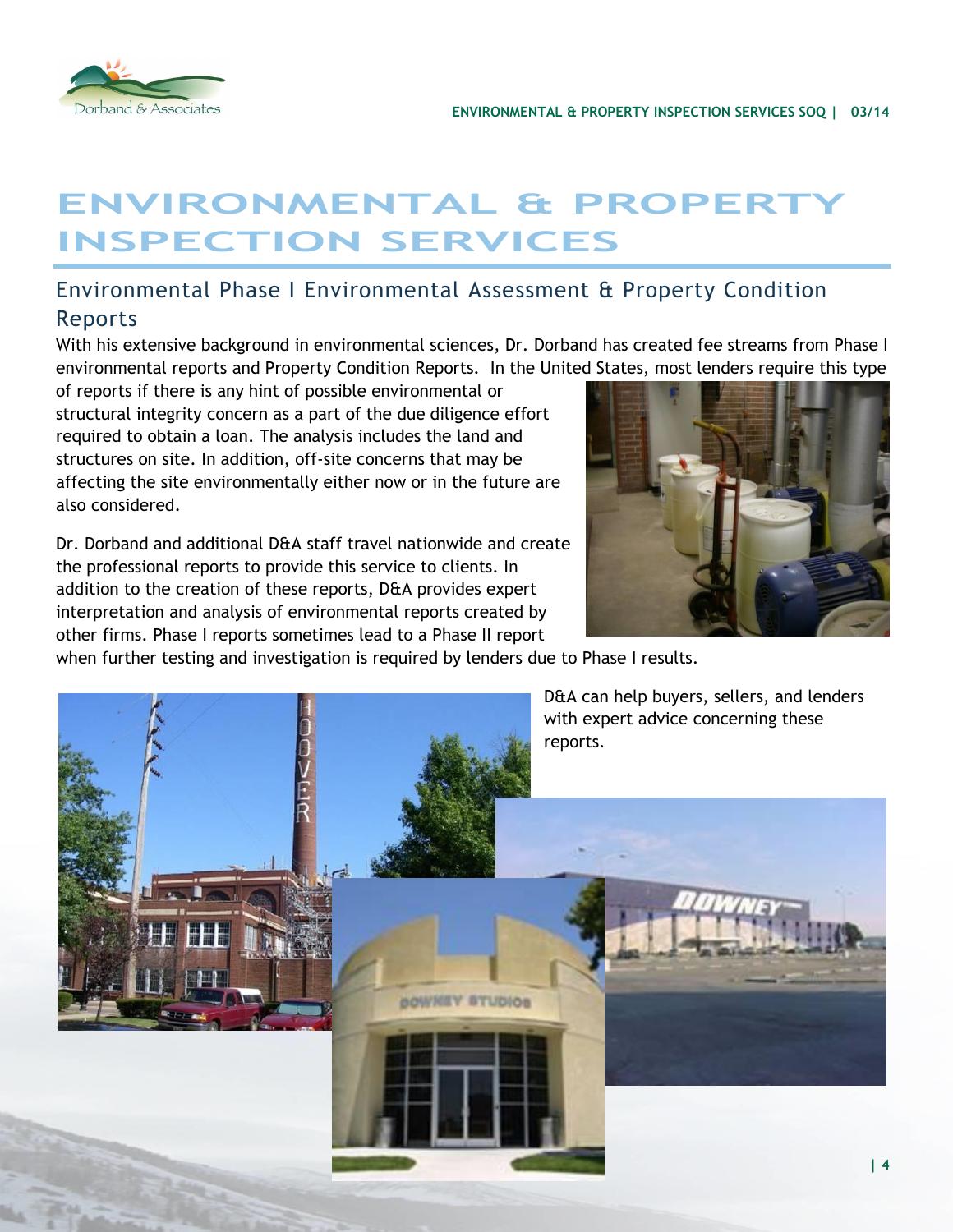

#### **03/14 | ENVIRONMENTAL & PROPERTY INSPECTION SERVICES SOQ**

### Environmental Insurance & Risk Assumption

Once an environmentally contaminated property is purchased, a buyer becomes part of a chain of liability along with all past owners of the contaminated property. For many commercial and industrial properties, the environmental issues resulting from business activities create liabilities in the millions of dollars.

In the past, environmental liabilities have prevented businesses and government agencies from transferring ownership of property. In other situations businesses would go bankrupt because of these environmental liabilities. In many instances these type properties are simply abandoned and then acquired by default by cities and counties who are left to deal with these problem properties without the proper funding to solve the environmental issues.



Dr. Wayne Dorband, as a pioneer in the environmental insurance industry, was one of the creators of the first environmental insurance products to enter the marketplace. These policies are now widely used by businesses and government agencies to transfer environmental liabilities to a third party, allowing real estate transactions involving environmental liabilities to occur. Prior to the introduction of these type insurance products into the market place these type risk transfer transactions did not exist in the market place. Because of this personal history, Dr. Dorband completely understands the nuances involved in creating a workable transaction for buyers, sellers, and others in the liability chain because of contaminated properties.



Dr. Dorband has seen and examined thousands of contaminated sites nationwide. D&A has utilized this specialized knowledge to craft the financial instruments necessary for very complex deals to proceed. In addition, D&A can utilize this vast environmental experience to bring cost containment to ongoing projects. In projects where public perceptions sometimes turn into misconceptions, D&A can help bring scientific clarity to the public who is often confused by various opposing viewpoints.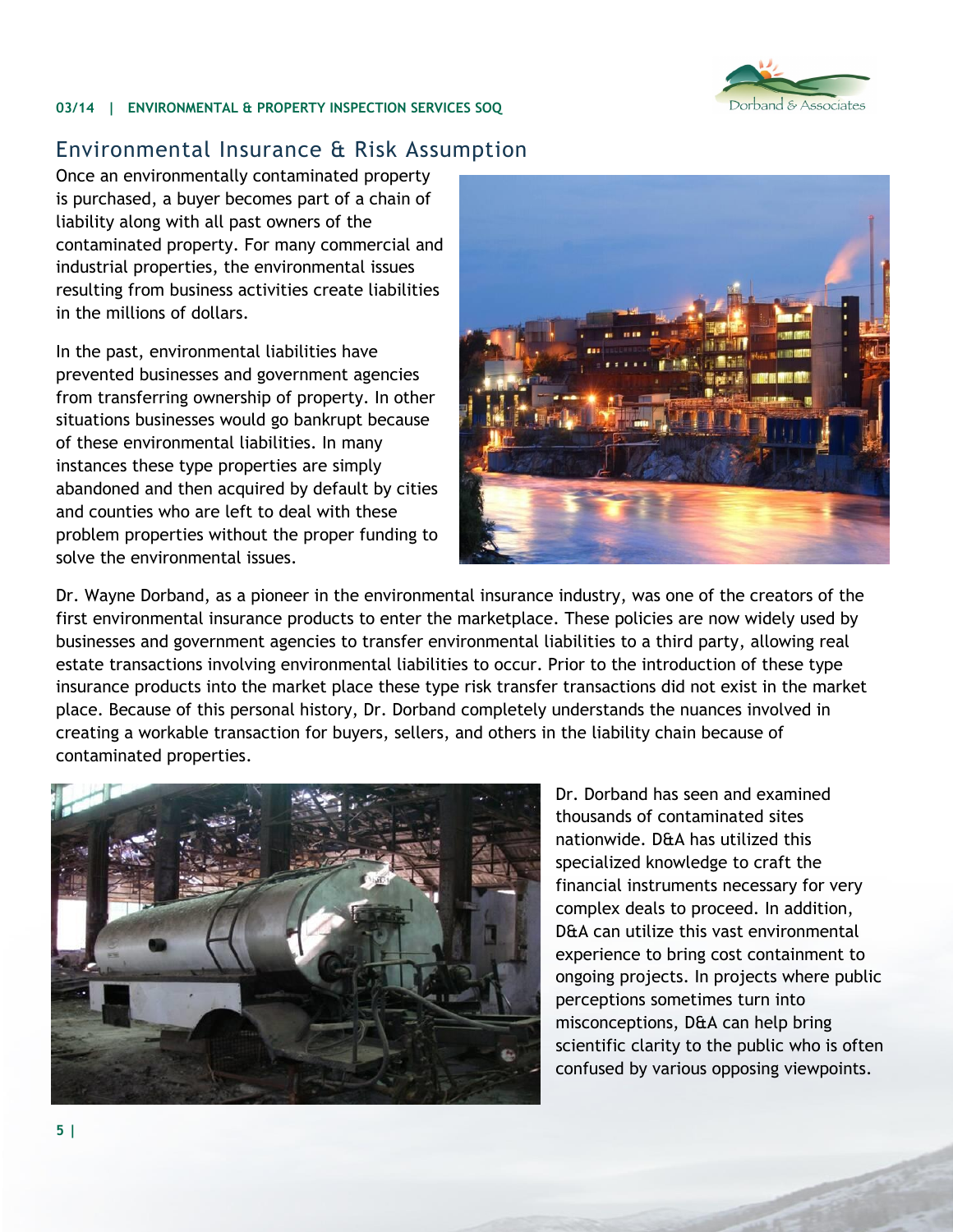

## Project Management & Direction

As described briefly in a previous section for specific projects, D&A has specific expertise in assisting property owners manage simple to complex environmental issues related to properties in a redevelopment process. D&A is very sensitive to costs associated with managing environmental issues and the cash flow of that management because of our Owner mentality. We commonly manage large groups of consultants, contractors, lawyers, regulators, citizen groups, architects and engineers to accomplish visionary redevelopment goals.

We work with a risk-reward mentality on projects and not a time and materials mindset. D&A is interested in sharing in the success of projects if we accomplish the objectives of our efforts on time and under budget, and we are willing to accept the consequences of not meeting timing or budget goals. We have relatively low overhead, so we are able to be very cost competitive for projects of any size.

Dr. Dorband and our network of professionals can handle any type of technical issue that might be encountered, from radiological issues to petroleum hydrocarbons, and everything in between (asbestos, lead, radon, volatile organics, metals, PAH's, etc.). We have an extensive network of established relationships with laboratories and specialist environmental consultants that we can direct and manage (URS, MACTEC, AECOM, Arcadis, Hull and Associates, TetraTech, just to name a few). Our service providers have high confidence in us as managers and give us excellent service and pricing.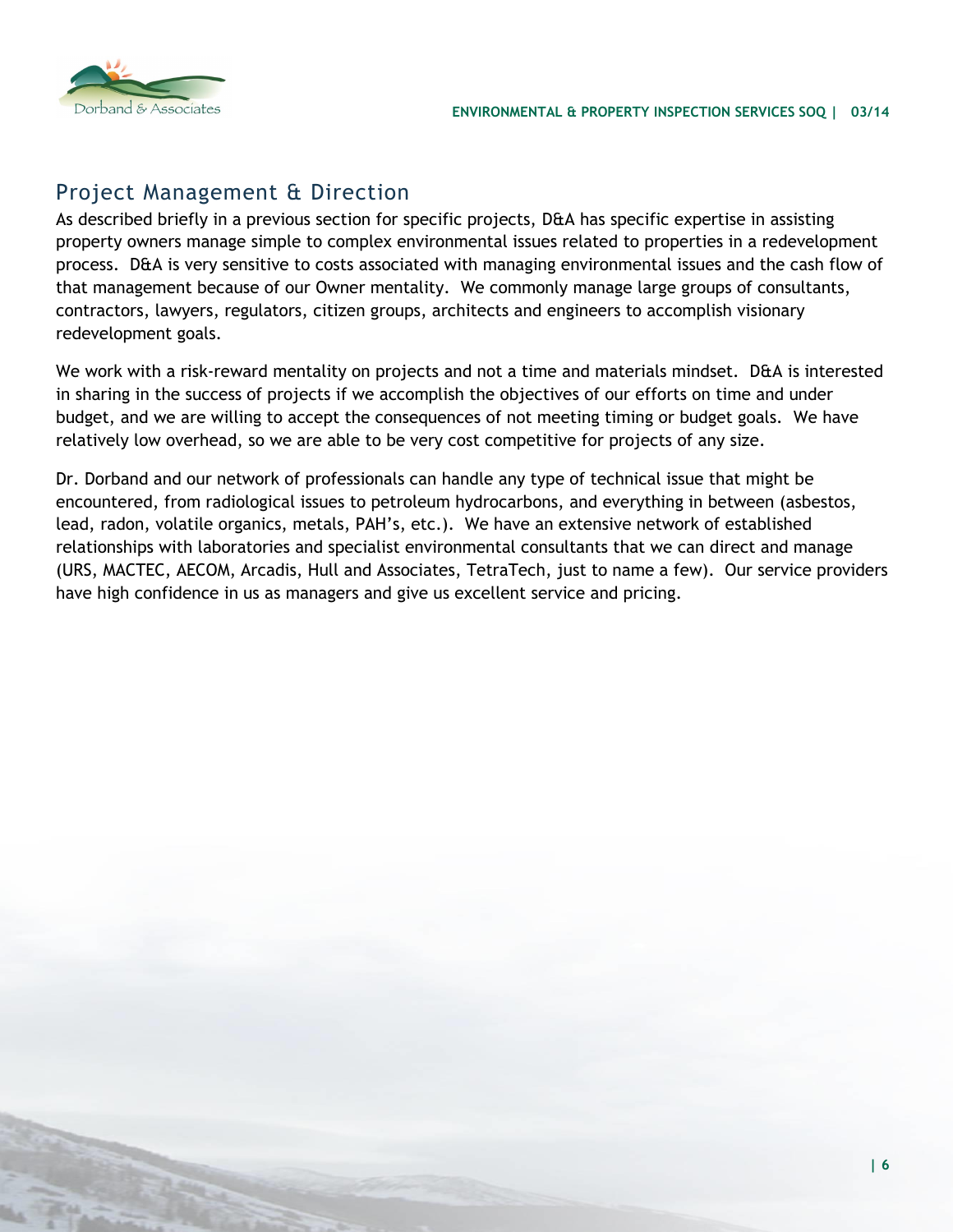

# **EXECUTIVE TEAM**

## Wayne R. Dorband, Ph.D. Profile

Wayne Dorband is President and CEO of D&A, past President and CEO of Mountain Sky Group, LLC, Chairman of International Risk Group, LLC, and co-founder and former Chief Operating Officer of Cherokee Environmental Risk Management and Cherokee Investment Group. Dr. Dorband is considered by the industry as a leader in the area of redevelopment of environmentally impaired properties.

He has owned laboratories, consulting firms and contracting businesses as well as directed thousands of projects for private and public entities. He has taken two companies public, and has been honored with a number of entrepreneurial awards. In the late 1980's he was one of the co-founders of the Environmental Risk Insurance Company (ERIC). While at ERIC, he is known for his role in the development of the original scientific modeling used by the insurance industry to create underwriting guidelines for environmental risk and real assets. As a well-respected educator and author, Dr. Dorband is consistently sought for his broad technical expertise in a wide variety of disciplines, including air quality, soil chemistry and aquatic ecology. He began his professional career as a college professor and pioneered an environmental studies program at one of the pre-eminent liberal arts colleges in the upper-Midwest, Augustana College.

He is an active board member of a variety of community service organizations, and has been an active coach and participant in elite level athletics for his entire adult life. He has four children and a wonderful wife of over 25 years, Deb. He holds an AA from Bethany Lutheran College, a BS in Biology from the University of California, Irvine, an MS in Biology from San Diego State University and a PhD in Fisheries Resources from the University of Idaho.

Over the last several years, Dr. Dorband has become an industry leader in the management of complex public/ private partnerships involving federal real estate land disposition. Specifically, Dr. Dorband has directed a number of projects involving transfer of major Department of Defense (DOD) facilities through the base closure process. He is currently directing the redevelopment of several sites involving public/private partnerships with municipalities in Colorado, Wisconsin, Ohio and California. Wayne R. Dorband, Ph.D.